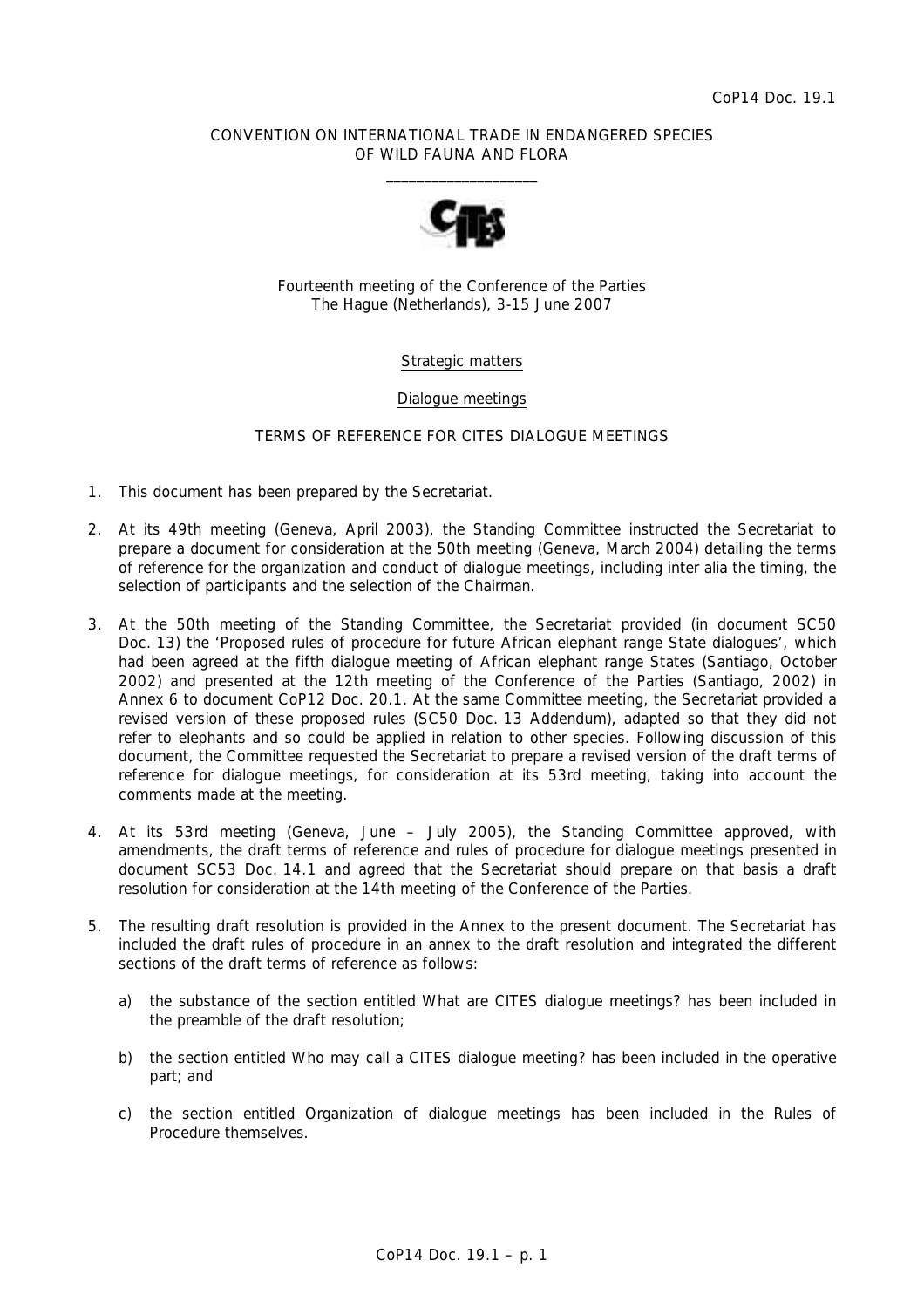- 6. Two Rules of the Rules of Procedure presented in document SC53 Doc. 14.1 have also been amended in the attached draft resolution, as follows:
	- a) Rule 8, to add a reference to the Trust Fund; and
	- b) Rule 17, to reflect that the Rules would be adopted by the Conference of the Parties and not the Standing Committee.

 Finally, some minor editorial changes have been made to bring the language and punctuation in line with current editorial practice.

7. The Conference of the Parties is invited to adopt the annexed draft resolution.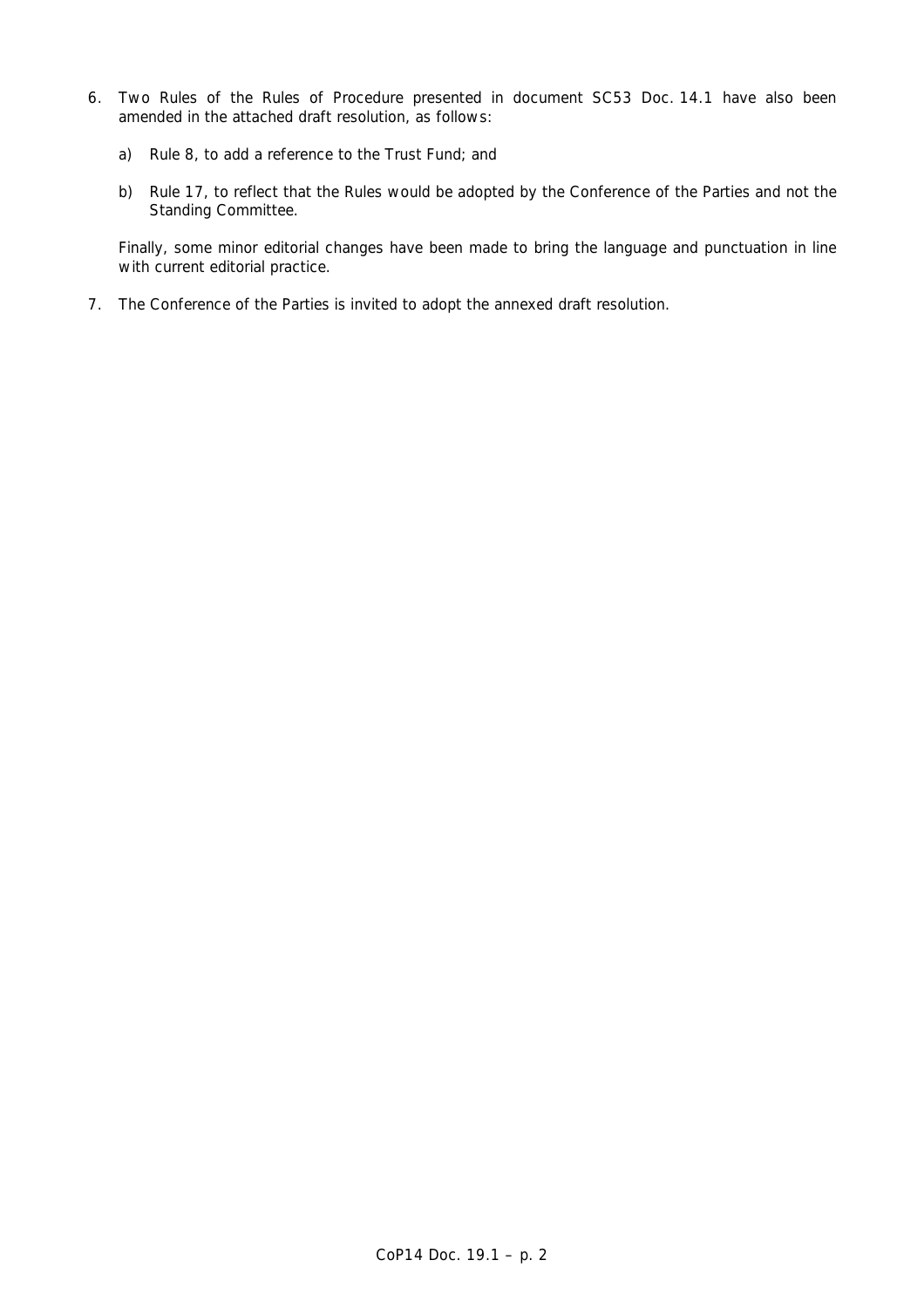# DRAFT RESOLUTION OF THE CONFERENCE OF THE PARTIES

#### Dialogue meetings

RECALLING that dialogue meetings have been held to examine proposals to amend the CITES Appendices in relation to the African elephant and the hawksbill turtle since 1996 and 2001 respectively;

RECOGNIZING, with thanks, the role of IUCN – The World Conservation Union in the organization of the first meetings and its participation in subsequent meetings;

NOTING that dialogue meetings provide the opportunity for the representatives of States to express their concerns, to share information, to exchange views frankly and freely, without the pressures that exist on delegations during meetings of the Conference of the Parties, and to seek ways forward;

CONSIDERING that the results of a dialogue meeting may include, amongst other things, agreement on a position regarding a proposal for amendment of the CITES Appendices submitted to the Conference of the Parties;

RECOGNIZING that terms of reference and rules of procedure are an essential requirement to standardize the organization and conduct of such meetings;

## THE CONFERENCE OF THE PARTIES TO THE CONVENTION

DECIDES to establish dialogue meetings as a formal series of CITES meetings;

AGREES that dialogue meetings are consultative meetings between range States of a certain species or group of species, with the aim of seeking consensus in relation to a proposal submitted for amendment of the CITES Appendices when there are strong divisions between those States;

## AGREES that:

- a) a dialogue meeting may be called for either by the Conference of the Parties or by the Standing Committee;
- b) if, following the discussion of a proposal to amend the Appendices, the Conference of the Parties believes that there is a significant division between range States of the species, it may instruct the Secretariat that, if it receives a further amendment proposal relating to the same species, it should organize a dialogue meeting of the range States. In this case, the Conference of the Parties should preferably allocate funds for such a meeting. Otherwise, the holding of such a meeting will be subject to the availability of external funding;
- c) if a Party intends to submit a proposal to amend the Appendices and, as a result of seeking the comments of the other range States, becomes aware that there is a significant division between them, it may ask the Standing Committee to instruct the Secretariat to organize a dialogue meeting, subject to the availability of external funding; and
- d) when the Conference of the Parties or the Standing Committee calls a CITES dialogue meeting for a species, they should consider whether it is necessary for the range States of related species to be invited as observers; and

ADOPTS the rules of procedure for CITES dialogue meetings in the Annex to the present Resolution.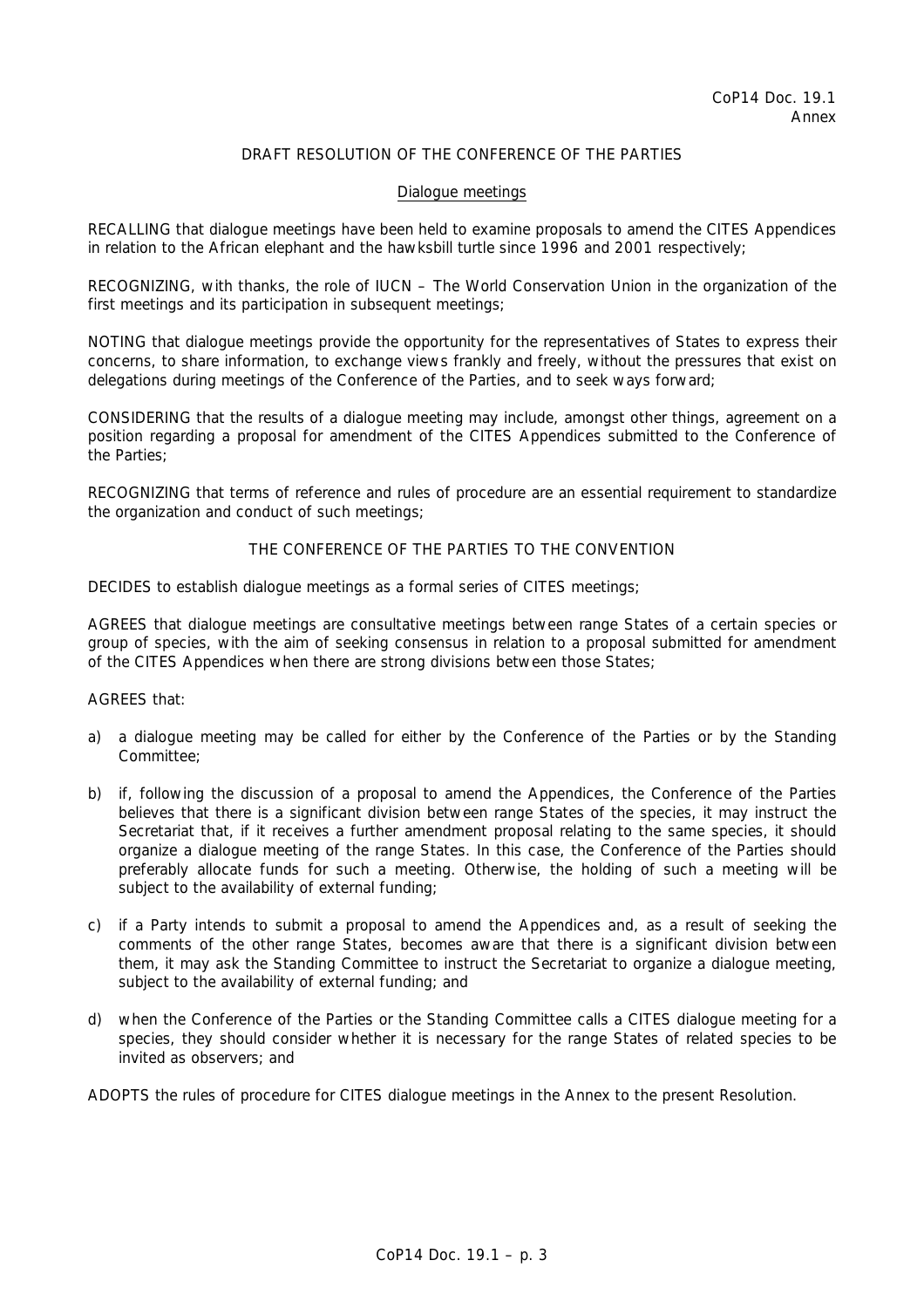#### **Annex**

# RULES OF PROCEDURE OF CITES DIALOGUE MEETINGS

## Representation

- 1. Each Party that is a range State of an extant population of the species (or group of species) to be discussed shall be entitled to be represented at a dialogue meeting by a representative and an alternate representative, who shall be government officials designated to attend by the Management Authority of the Party that they represent.
- 2. Other Parties and organizations (including donors) may be represented by observers only if their attendance is approved by the representatives of the range States.
- 3. The CITES Secretariat shall participate in dialogue meetings in order to advise the Parties and to serve as Secretary and organizer of the meeting.
- 4. The Secretariat shall be responsible for inviting the range States to send representatives to a dialogue meeting.
- 5. Following the recommendations of the range States, the Secretariat may invite intergovernmental organizations and other technical experts to attend a meeting as resource persons.

## Meetings

- 6. CITES dialogue meetings are convened and organized by the CITES Secretariat on behalf of the Parties.
- 7. When the Conference of the Parties or the Standing Committee has instructed the Secretariat to organize a dialogue meeting, it shall seek a host country for the meeting from among the range States and, if there is more than one offer, select a host country in consultation with the Chairman of the Standing Committee and, where applicable, the relevant regional representatives in the Committee. The host country is usually expected to cover the cost of rental of the meeting rooms and refreshments for the participants and to work with the Secretariat in the organization of the meeting.
- 8. If funds have not been allocated in the Trust Fund budget, the Secretariat shall seek sufficient funds to cover the attendance of at least one representative of each Party range State of the species concerned coming from developing countries or countries with economies in transition.
- 9. Dialogue meetings should, as far as possible, take place well in advance of meetings of the Conference of the Parties so that the outcomes may be used by the Parties when considering their positions in preparation for such meetings. However, sometimes, for reasons of financial constraints, it is necessary to hold a dialogue meeting immediately before a meeting of the Conference of the Parties. In such cases, the Host Country of the meeting of the Conference is not expected to serve as the host for the dialogue meeting.
- 10. The provisional agenda for each dialogue meeting should be prepared at least 60 days in advance by the Chairman of the Standing Committee with the assistance of the Secretariat, following consultation with the range States of the species concerned. The Secretariat is responsible for distributing the provisional agenda to all range States at least 45 days before the meeting.

### Chairman

11. The Chairman of the Standing Committee shall serve as the Chairman of each CITES dialogue meeting. If he/she is unable to serve, he/she should appoint the Vice-Chairman or Alternate Vice-Chairman of the Standing Committee to serve in his/her place or identify a Chairman who is acceptable to the range States.